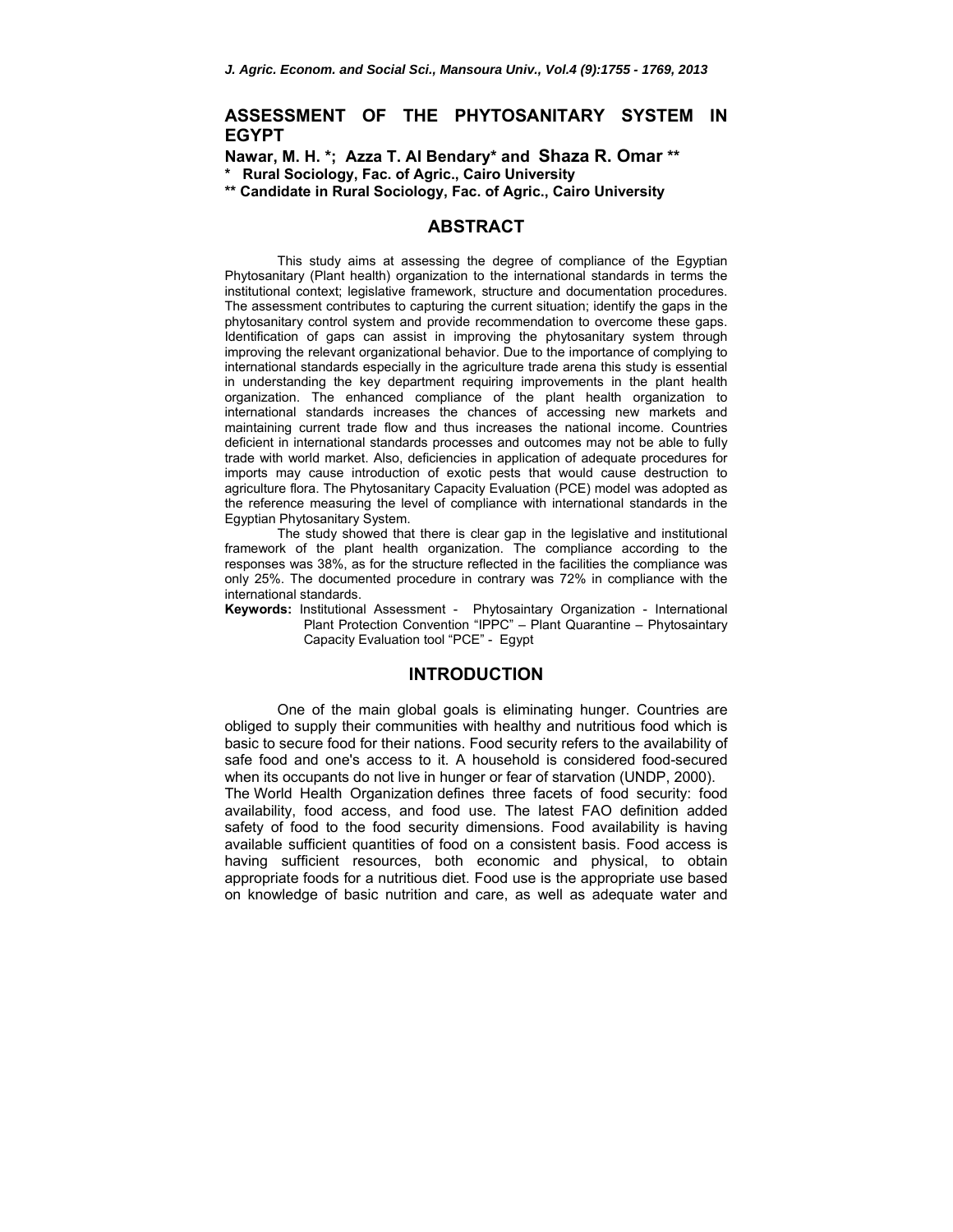sanitation. The FAO adds a fourth facet: the stability of the first three dimensions of food security over time (FAO Statistical Yearbook, 2012)

Food and food products can be supplied either through national production or exports. In order to maintain the agriculture productivity, countries should ensure that they are avoiding any risks while trading and to prevent the introduction of exotic pests when allowing the accesses of agriculture products to their markets in order to maintain equilibrium between the exports and production. The risks associated with the liberalized agriculture trade especially if assessment of risks is inadequate are high. The challenges facing developing countries with poor capacities are rigorous. Preventing risks requires that the responsible organization(s) would have the suitable capacities and infrastructure that facilities the implementation of their role in protecting their countries territories against potential risks. Ensuring that the organizations adequately play its role, assessment should be performed periodically to outline the efficiency and effectiveness of the system and to outcome in ways to improve it.

Organization assessments are used for learning and improvement. This assists responsible authority to better understand what is working well and on what they should be focusing on their improvement efforts. Assessments also are effective at helping communicate priorities with various stakeholders and with monitoring progress over time. But the real value of an assessment is its ability to improve performance to improve outcomes and drive tangible organizational results.

Organization can be assessed in terms of the institutional and legislative context including the management functions and human resources qualification and efficiency, infrastructure and equipment including the facilities availability of needed resources such as software programs as well as communication network and documents and procedures which are vital for organizational performance. Governmental organizations can be assessed accordingly although their roles are distinctive as they are the formal gates through which countries communicate and create the rules and pattern of relation when dealing with other governments. Work of the governmental organization can be tranquil if globally accepted rules are followed and easily communicated when they are uniform. This study assesses the current organizations responsible for Phytosanitary application in terms of Agriculture product exports and imports. Sanitary and Phytosanitary SPS is a general term used to describe a variety of regulations on trade in agricultural products to protect human, animal, and plant health. The ultimate goal of the World Trade Organization's (WTO) SPS Agreement is to aid countries in building capacity to levels of sustainability. The WTO defines SPS as any measure that is applied to prevent or limit other damage to a country from the entry, establishment, or spread of pests and diseases (World Trade Organization, 2003). SPS measures are important mechanism to protect plants, animals, and humans from infestation and disease. Trade between countries can be obstructed when new products are introduced without sufficient regulatory procedures or when a country's SPS standards and practices do not meet the satisfaction of their trading partners. Numerous international organizations such as the World Trade Organization (WTO), the Food and Agriculture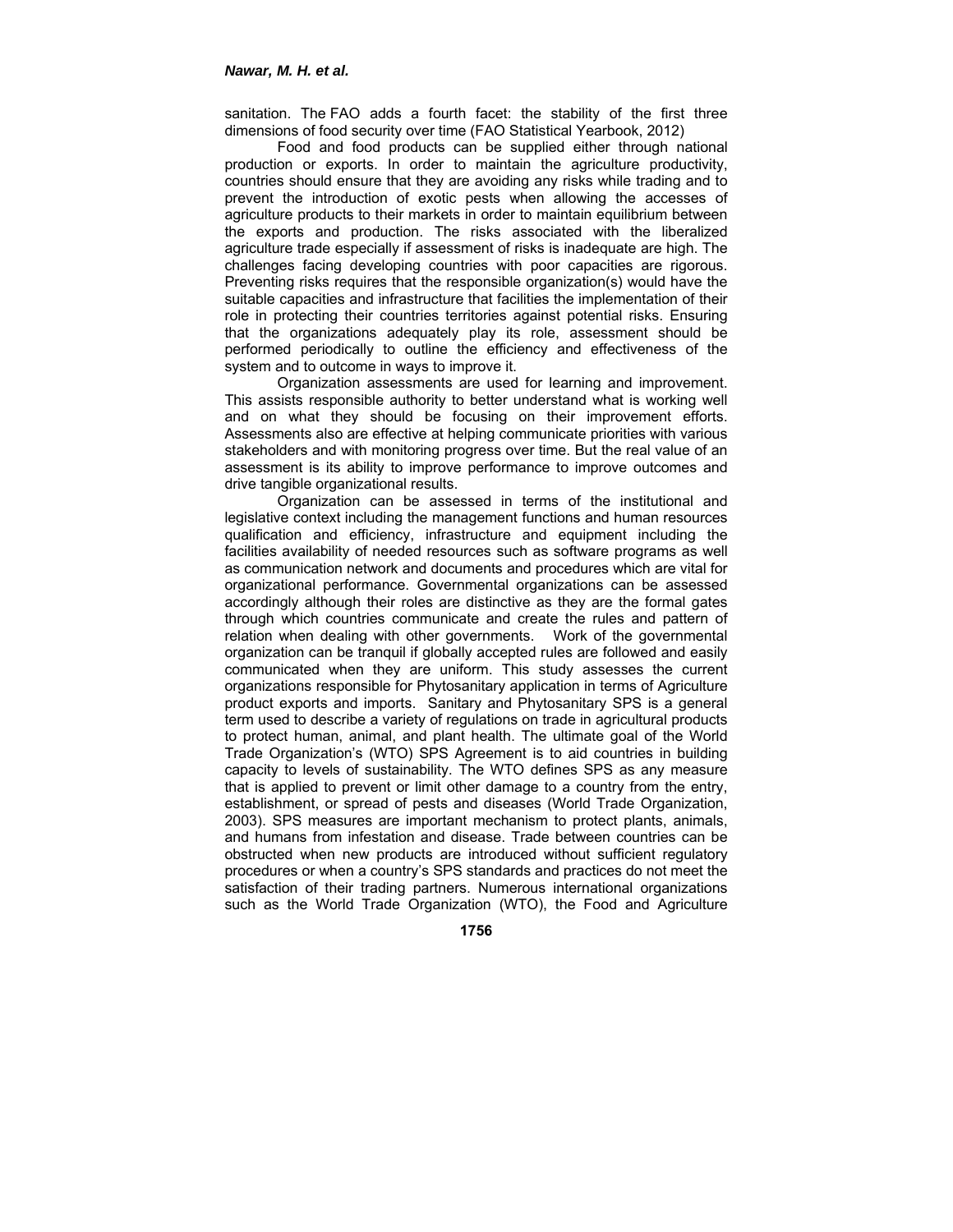Organization of the United Nations (FAO), and World Health Organization (WHO) recognize the need for equalized systems in food and agriculture safety to help preventing the spread of diseases. Such organizations also recognize that developing nations need technical aid for the improvement of SPS standards within their borders.

Egypt is a member of the WTO and is bound by the obligations of membership. For a developing country, the obligations of the WTO Sanitary and Phytosanitary (SPS) Agreement cause difficulties in terms of the infrastructure and expertise available to meet the requirements of the agreement.

Egypt has a complex array of standards that apply to agricultural products and food as well as to sanitary or phytosanitary measures; a range of quality standards is also in place. Inspection and testing arrangements are also complex. The study focuses on the capacities of the authority responsible of phytosanitary control measures.

## **The Objectives of the study**:

The study aims to Capture the current situation of the phytosaintary system in Egypt; identify the level of compliance to the international standards; pinpoint the gaps in the phytosanitary control system and provide recommendation to overcome the gaps identified

## **The importance of the study:**

The study is considered an innovative study in the field of sociology as the scope of the study was not previously tackled. Assessment of organization was not covered in most of the previous studies, where the previous studies analyzed the organization from economic perspective. The result of the study shall assist the agriculture policy makers in decision making; in initiating strategies and establishing legislation reform. The study may contribute to improving the trade of the agriculture products upon developing solutions to overcome the identified gaps.

The study form examined multiple aspects of Phytosanitary compliance in three categories. The categories were:

- Legislation and Institutional Issues
- Facilities and Equipment
- Documented Procedures

The paper is organized in four parts. The first part defines the scope of Sanitary and Phytosanitary (SPS) measures. Second part discusses the rationale for and implementation of the Phytosanitary Capacity Evaluation model. Third part presents an examination of Phytosanitary compliance under the Egyptian regulatory system. Final part recommends steps to improve Phytosanitary compliance.

## **1. Conceptual Framework**

#### **Organizations**

An organization is a social entity that has a collective goal and is linked to an external environment. The word is derived from the Greek word organon, itself derived from the better-known word ergon which means "organ" – a compartment for a particular task.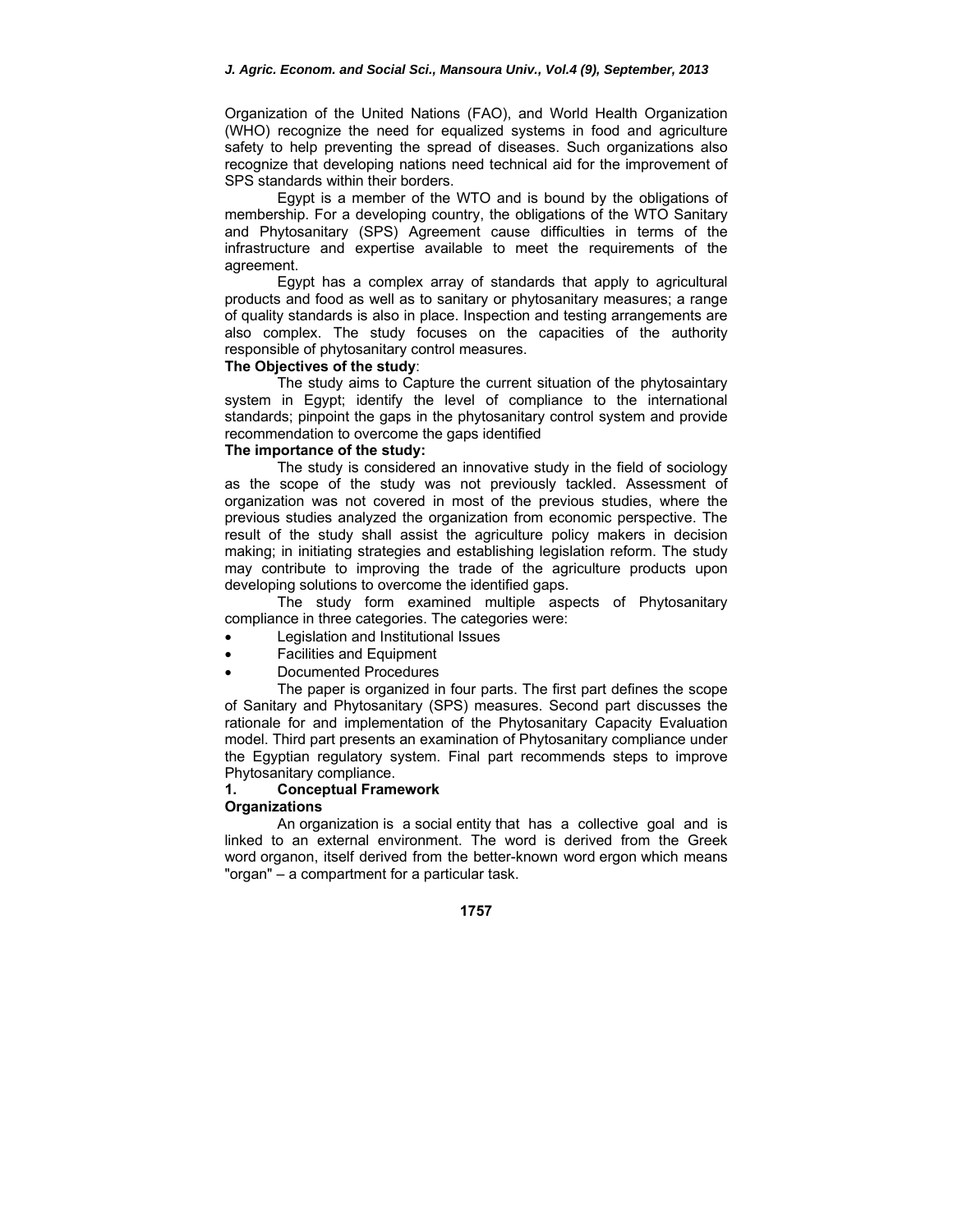Types of organizations differ and there are a variety of legal types of organization; including corporations, governments, non-governmental organizations, international organizations, cooperatives and universities. A hybrid organization is a body that operates in both the public sector and the private sector simultaneously, fulfilling public duties and developing commercial market activities.

Organizational theory is the sociological study of formal social organizations, such as businesses and bureaucracies, and their interrelationship with the environment in which they operate. It complements the studies of organizational behavior and human resource studies. These theories of organizations include Bureaucracy, Rationalization (Scientific Management), and the Division of Labor. Each theory provides distinct advantages and disadvantages when implemented.

## **Organization Assessment**

Organization assessment can be defined as "… the process for obtaining systematic information about the performance of an organization and the factors that affect performance in order to diagnose areas of possible investments for change and/or to demonstrate competence." (CIDA, 2006)

Assessing can act as a leading indicator for shifting performance and for identifying program strengths and/or weaknesses.

 In addition to these internal roles for assessment, it is equally important outside the organization. Assessing can be used to create cross organizational comparisons or assist in benchmarking against required standards. These results can serve to motivate the organization, boost morale and help achieve targets.

Assessment helps to identify performance gaps and prioritize points of focus, and plays a role in helping to generate a future-state vision for the organization. By showing problems with process flow or bottlenecks in organizational performance, assessments provide a key tool in identifying opportunities for improvement.

## **Sanitary and Phytosanitary Measures**

Sanitary and phytosanitary (SPS) is a general term used to describe a variety of regulations on trade in agricultural products to protect human, animal, and plant health.

The World Trade Organization defines SPS as any measures that are applied to:

 Protect human or animal life from risks arising from additives, contaminants,

- toxins or disease-causing organisms in their food;
- Protect human life from plant- or animal-carried diseases;

 Protect animal or plant life from pests, diseases, or disease-causing organisms;

Prevent or limit other damage to a country from the entry. establishment or spread of pests. (World Trade Organization, 1995)

**The Sanitary and Phytosanitary "SPS" Agreement** 

Sanitary and Phytosanitary measures help to ensure the safe trade of agricultural goods. Governments are free to implement SPS measures as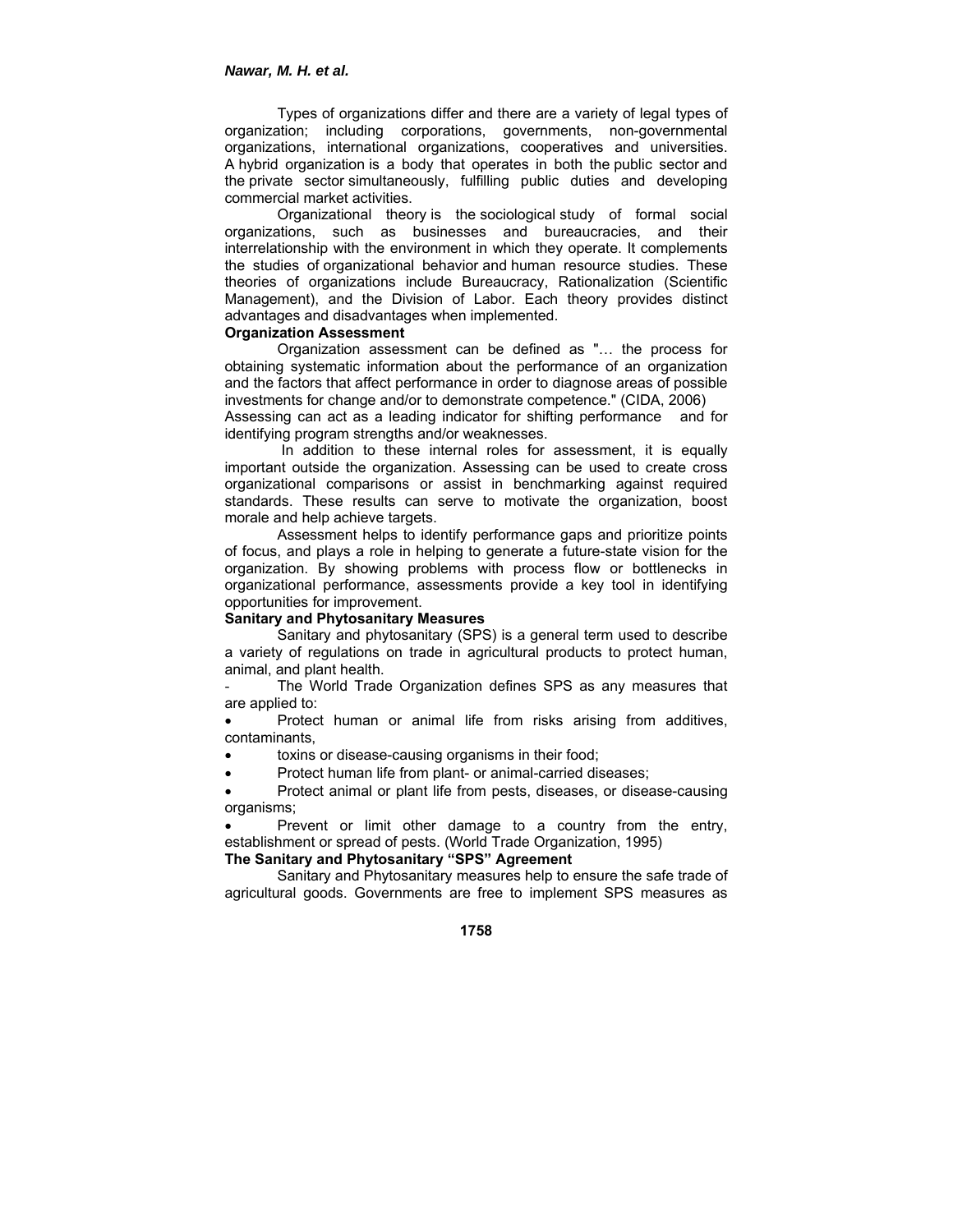they deem necessary to protect plants and animals against disease and infestation, but this freedom of implementation can lead to ambiguous standards. The General Agreement on Tariffs and Trade (GATT), which was updated in 1994 (GATT 1994) by members of the World Trade Organization, did not consider the role that Sanitary and Phytosanitary measures might play in trade negotiations. The WTO sought to close off this loophole by standardizing the international guidelines for SPS measures with the passage of the Agreement on the Application of Sanitary and Phytosanitary Measures (SPS Agreement), which took effect January 1, 1995. The SPS Agreement allows countries to choose their own SPS measures, but it also says regulations should:

- Be based on science.
- Be applied only to the extent necessary to protect human, animal or plant life or health.
- Not arbitrarily or unjustifiably discriminate between countries where identical or similar conditions prevail. (World Trade Organization 1995)

The goal of the SPS Agreement is to remove unjustifiable barriers to trade, not simply to achieve a minimum standard of SPS regulations. Many conditions including climate, indigenous pests, and types of goods require very different regulations in different markets.

Adherence to the SPS Agreement helps to ensure that justifiable and proper regulations are in place for the purpose of plant, animal and human safety. (World Trade Organization, 2003)

The SPS Agreement helps members communicate and disseminate new information, such as up-to-date risk assessments, to trading partners. Article III of the SPS Agreement states that members shall work "within their resources" with various organizations as they apply to ensure a timely and appropriate review of SPS measures for dissemination to the international Community. The agreement also requires that all member nations maintain

"Enquiry Points," or persons assigned to relay information on SPS measures to and from the international community. (World Trade Organization, 1995). **Impact of SPS standards on developing countries agricultural exports** 

As noted in various studies (Henson, Saqib and Rajasenan, 2004; Henson and

Loader, 2001; Oyejide, et.al, 2000; Hooker, 1999; Unnevehr, 1999), the stringent SPS standards set by developed countries, coupled with the lack of technical and economic resources of developing countries to participate in standard- setting process, has limited access to developed countries markets. Many developing countries have, as a result, experienced adverse repercussions on their economies as a result of failure to comply with the SPS standards. This resulted in a considerable loss of export revenue, employment and income (Noor, 2000; Ndaba, 2000; Waniala, 2000).

The broad indication of the impact of SPS standards on developing countries' exports is demonstrated by the border rejection rate of exports from developing countries. Of all developed countries, the import detention data is only made available by USA.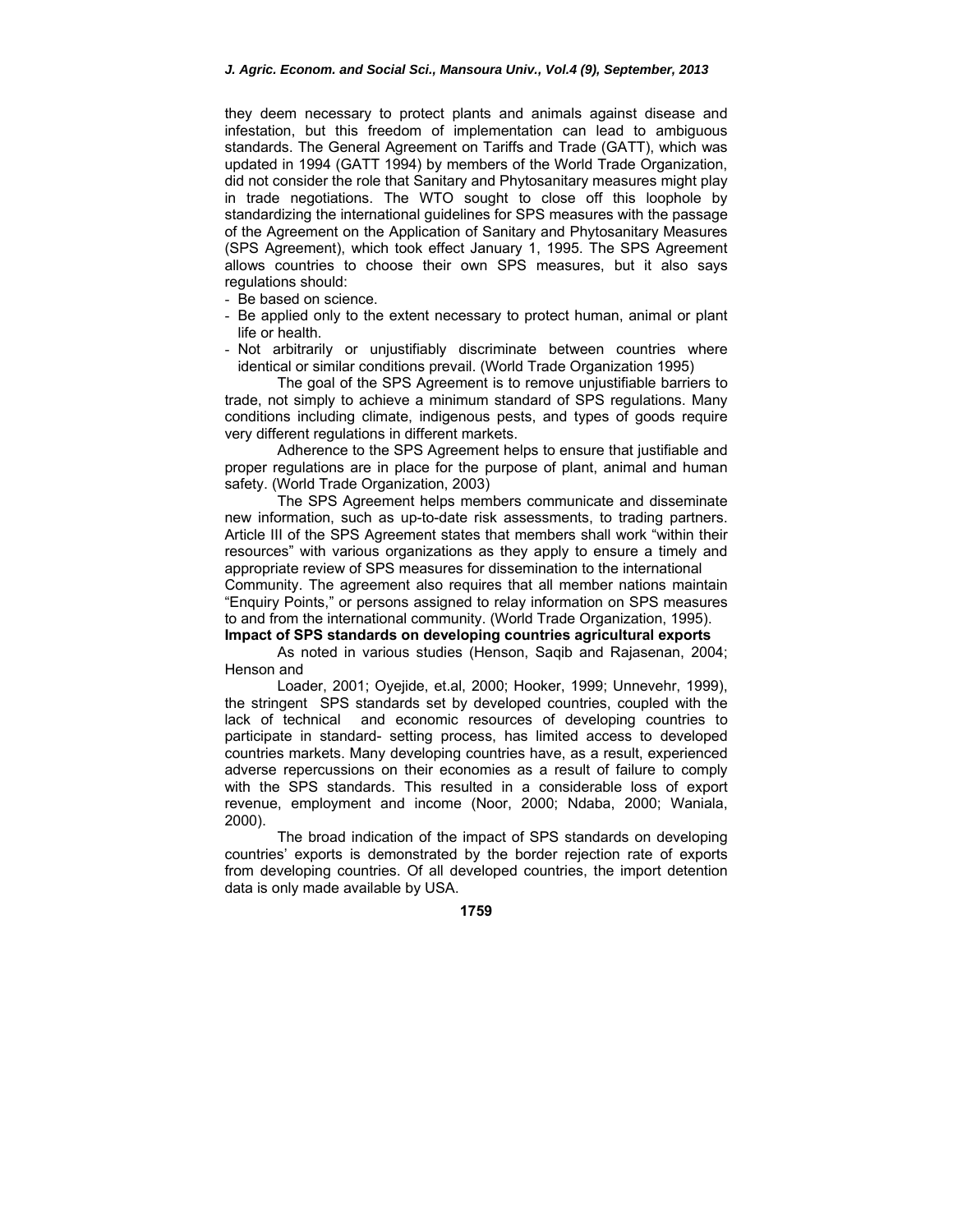### **International Sanitary and Phytosanitary "SPS" Organizations**

The SPS Committee within the WTO is the forum for discussion, information exchange and resolution of Sanitary and Phytosanitary issues. It is open to all WTO Members, who often send food safety and animal and plant health experts to the meetings. Observer status has been granted to the Office International des Epizooties (OIE), the joint FAO/WHO Codex Commission (Codex), the International Plant Protection Convention (IPPC), and other intergovernmental organizations active in SPS issues, including the World Health Organization (WHO), the Food and Agriculture Organization of the United Nations (FAO), the United Nations Conference on Trade and Development (UNCTAD), the International Trade Center (ITC) and the International Standards Organization (ISO).

The SPS Agreement language refers to three standard-setting international organizations, called the "three sisters," whose activities are especially relevant to its objectives: the FAO/WHO Codex Commission, the Office International des Epizooties, and the international and regional organizations operating within the framework of the FAO International Plant Protection Convention (IPPC). These organizations are observers and important contributors to SPS Committee meetings, and advise WTO dispute settlement panels. (World Trade Organization) the focus of the study is the phytosanitary related topics thus an overview shall be given to the International Plant Protection Convention.

### **International Plant Protection Convention "IPPC"**

The International Plant Protection Convention (IPPC), based in Rome, is a subsidiary body of the FAO. Its main objectives are to take specific actions to prevent the introduction and spread of plant pests, and to promote measures for pest control, including information exchange. It has developed region-specific lists of plant pests. The IPPC develops international plant import health standards, principally on quarantine pests, a "Glossary of Phytosanitary Terms," basic principles governing phytosanitary laws and regulations, and harmonized plant quarantine procedures (Office International des Epizooties 2002).

The IPPC guidelines for pest risk assessment provide a scientific means for evaluating risks before governments determine the appropriate level of plant protection. National Plant Protection Organizations (NPPOs) and Regional Plant Protection Organizations (RPPOs) work together to help contracting parties meet their IPPC obligations. The Interim Commission on Phytosanitary Measures (ICPM) governs the implementation of the IPPC. It is presently composed of representatives from the NPPOs from both contracting parties to the IPPC and FAO members. The Commission provides a forum for the discussion of international plant protection issues and, assisted by several subsidiary bodies, delivers its annual program of work.

## **Phytosanitary control System in Egypt Regulatory framework**

The key Egyptian legislation on Phytosanitary control are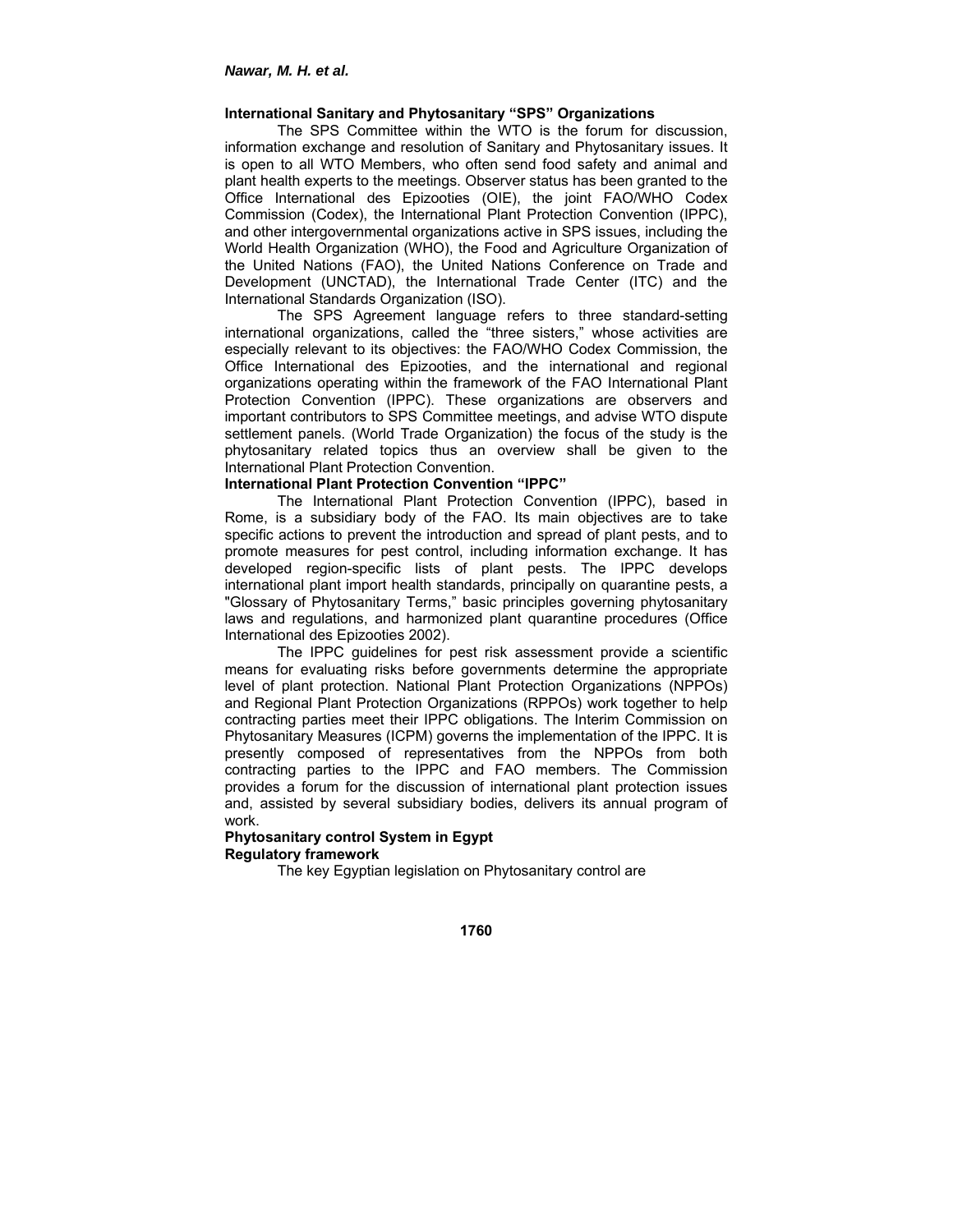- 1. **Agriculture Law No. 53 of 1966:** the principle horizontal legislation applicable to all agricultural issues.
- 2. **Ministerial Decree No. 3007 of 2001:** the principle legislation on plant quarantine and. It sets out the phytosanitary controls for imports and exports and includes lists of regulated pests.
- 3. **Ministerial Decree no. 1350 of 1997:** specifying the functions of administrative units under the MoALR.
- 4. **Prime Minister Resolution No. 1186 for 2003**: on inspection procedures and control of exports and imports
- 5. **Presidential Decision of the Ministers Council No. 2489 for 2007**: sets out the specific coordination mechanisms for notifications in the framework of the World Trade Organization (WTO) agreement on the application of SPS measures (SPS) and the WTO agreement on technical barriers to trade (TBT).
- 6. **Ministerial Decree No. (2892) for year 2004:** restructure the Plant Quarantine Committee in the MoALR.

There is no one single organization responsible for the application of the different phytosaintary activities in Egypt. Although number of national organizations and research institutes are involved for the application of Phytosanitary measures

### **Institutions involved in phytosanitary controls**

The key institutions involved in phytosanitary control in Egypt are:

- a. Central Administration for Plant Quarantine (CAPQ)
- b. Central Administration for Pest Control (CAPC)
- c. Potato Brown Rot Project (PBRP)
- d. Plant Pathology Research Institute (PPaRI)
- e. Plant Protection Research Institute(PPrRI)
- f. Weed Research Laboratory (WRL)
- g. Date Palm Research Laboratory (DPRL)

Central Administration for plant Quarantine CAPQ in the MoALR is the official body responsible for plant quarantine and the regulatory system for phytosanitary control in Egypt

#### **Central Administration for Plant Quarantine**

Ministerial Decree no. 1350 of 1997 sets out CAPQ's main functions in relation to Plant Quarantine as follows:

- 1. Planning and development of regulations and resolutions governing the entry of plants, plant products and materials of Plant Quarantine
- 2. Identify places, entry points and permanent control of the sea, air and land border entry points. In addition to, exercising its powers to prepare projects for establishing Quarantine Stations in new land border entry points.
- 3. Provide the number of employees and identify their qualities and specialties to implement quarantine procedures
- 4. Provide the basic needs of buildings, facilities, devices, equipment, tools and all necessary possibilities to implement quarantine operations as soon as possible
- 5. Participate in international conferences and international organizations meetings working in the field of plant quarantine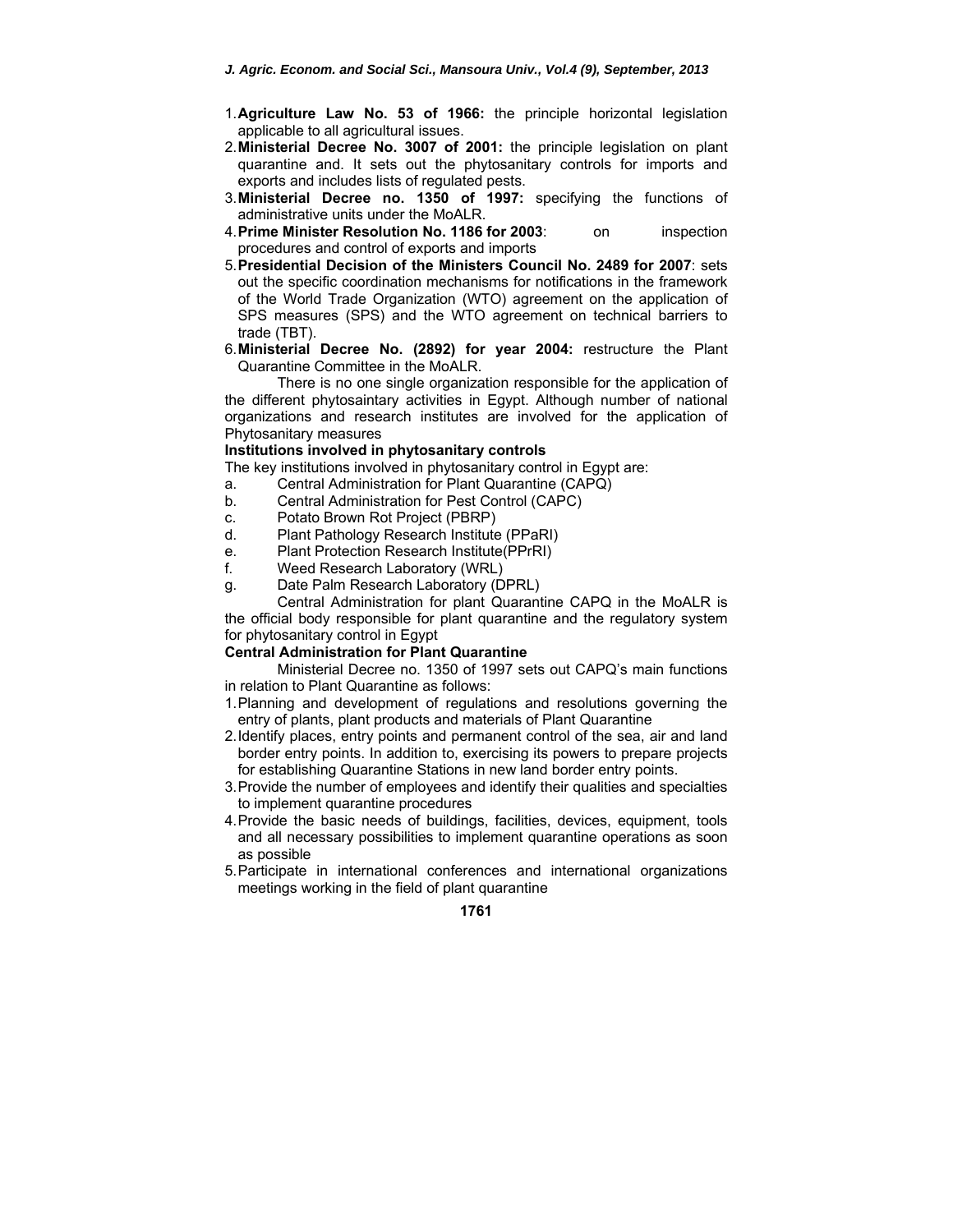- 6. Participate in bilateral international conventions related to the field of plant quarantine
- 7. Examine all agricultural imports entering the country through the sea, air and land border entry points
- 8. Examine all agriculture exports originating from Egypt to abroad as well as giving it the phytosanitary certificates that prove its inspection and conformity with the legislation of the importing countries.
- 9. Oversee preventive or treatment procedures regarding imported consignments found infected with pests where the law allows its treatment by specific methods and refuse consignments that are infected with pests by not allowing it to enter, re-exporting it or destroying them.
- 10. Oversee the implementation of plant quarantine procedures regarding agricultural consignments post entry.
- 11. Follow up and monitor the movement of agricultural commodities intended for export from their places of production
- 12. Monitor the movement of plants intended for planting in Egypt,
- 13. Monitoring zones under quarantine,
- 14. Manage the distribution of information on the identification of regulated pest and diseases in Egypt,
- 15. Coordination and cooperation with technical bodies as regards plant quarantine matters.

## **3. Methodology**

## **Phytosanitary Capacity Evaluation tool**

Determining the level of a foreign government's compliance with the Sanitary and Phytosanitary (SPS) Agreement is a difficult challenge, particularly in developing and least developed states where information is hard to find or non-existent. Data was collected from a variety of primary and secondary sources. The government documents were examined as well as reports such as trade agreements and economic data. Interviews were conducted with experts in relevant organization who can authoritatively declare SPS measures and the national SPS organizations. Their feedback constitutes a pivotal component of the research. The tool utilized was a form derived from the Phytosanitary Capacity Evaluation (PCE) model to measure the level of compliance with international standards. Adequately trained SPS professionals are in short supply, especially in poor economies. Inspectors and inspection facilities are often ill equipped, under-funded, and poorly staffed. Legislation can be too vague or unenforceable. Even when sufficient personnel are in place to execute SPS functions, they may not be properly trained.

Identifying specific problem areas for carrying out the standards of the SPS Agreement will help the Egyptian government agricultural officials' pinpoint appropriate technical improvements and determine appropriate assistance that can be requested according to the findings.

However, as information varies in quality and quantity in the public domain, and does not always yield the kind of answers one hopes to find. A diagnostic tool was employed that can be consistently applied from country to country. This tool will enable to identify specific problem areas and make recommendations for solving them.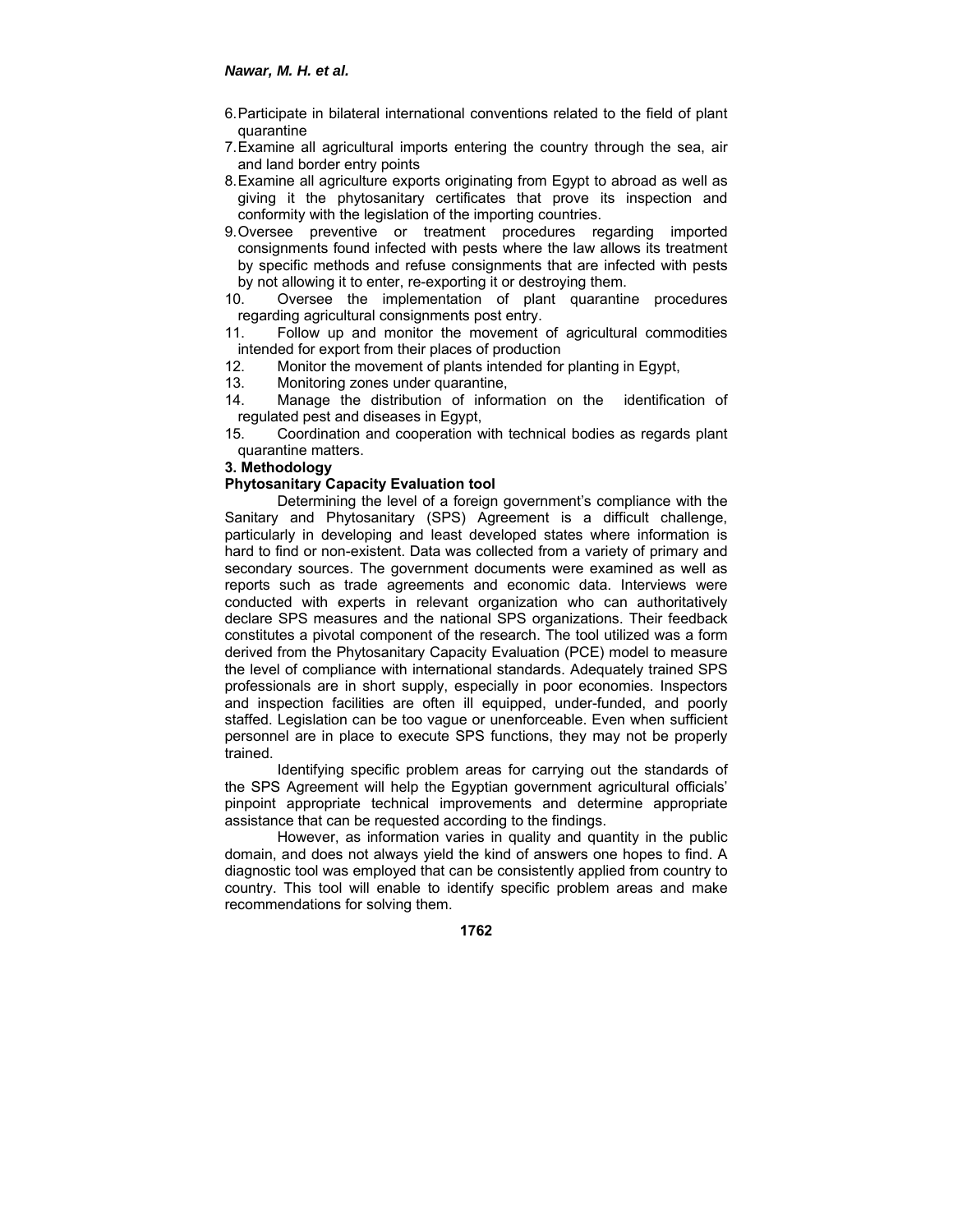Moreover, this tool snap shots the current situation that can be applied on frequents durations to measure if there is any progress as well capture the response to the recommendations developed after each application of this diagnostic tool.

## **The Rationale for the PCE Model**

Canale, Chairman of the World Trade Organization's (WTO) stated that the Interim Commission on Phytosanitary Measures, developed the Phytosanitary Capacity Evaluation (PCE) model just prior to the Twenty-fifth Regular SPS Committee Meeting on November 7- 8, 2002. Canale's presentation was hosted by the Secretariat of the Committee at a seminar on technical assistance and capacity building related to the SPS Agreement on November 5, 2002. Canale recommended that an international diagnostic tool resembling one constructed by the government of New Zealand be used to determine SPS compliance and to assess technical assistance and capacity building needs (Canale, 2002).

 The PCE model can be applied as self-examination to determine one's own compliance with international standards, or it can be used – as it is in this context – by a trading partner to determine another country's level of compliance with international standards. This model also helps to reduce conflict that can emerge in negotiations by specifically focusing on key components of SPS implementation. Form questions are precisely targeted to eliminate discrimination against a single country or product, which means that the model is flexible enough to be employed as an internal or external tool that reaches similar conclusions.

The establishment of an international standard for SPS allows a topdown application of technical assistance. National legislation and the recognition of authority must be improved before an effective national system can be achieved.

 The modern approach does not mean that steps cannot be taken on local and national fronts simultaneously, but it does suggest that a nationally recognized and sustained organization forms the basis for improving the SPS system. The national SPS organization in each country will ultimately be responsible for communicating its policies to international bodies such as the WTO.

 In addition, the national organizations will improve policies within their respective governments, with developing scientific research, and with educating the public and workforces. It is therefore imperative that the national organization must receive sufficient support from the national government and its trading partners. (Canale, 2002)

## **Implementing the PCE**

The Phytosanitary Capacity Evaluation model can be divided into three main subjects areas:

1. Legislation and Institutional Issues

2. Facilities and Equipment

3. Documented Procedures

These subject areas are useful in that they highlight the "nature of the limiting factors" of a national SPS system. This is most helpful for determining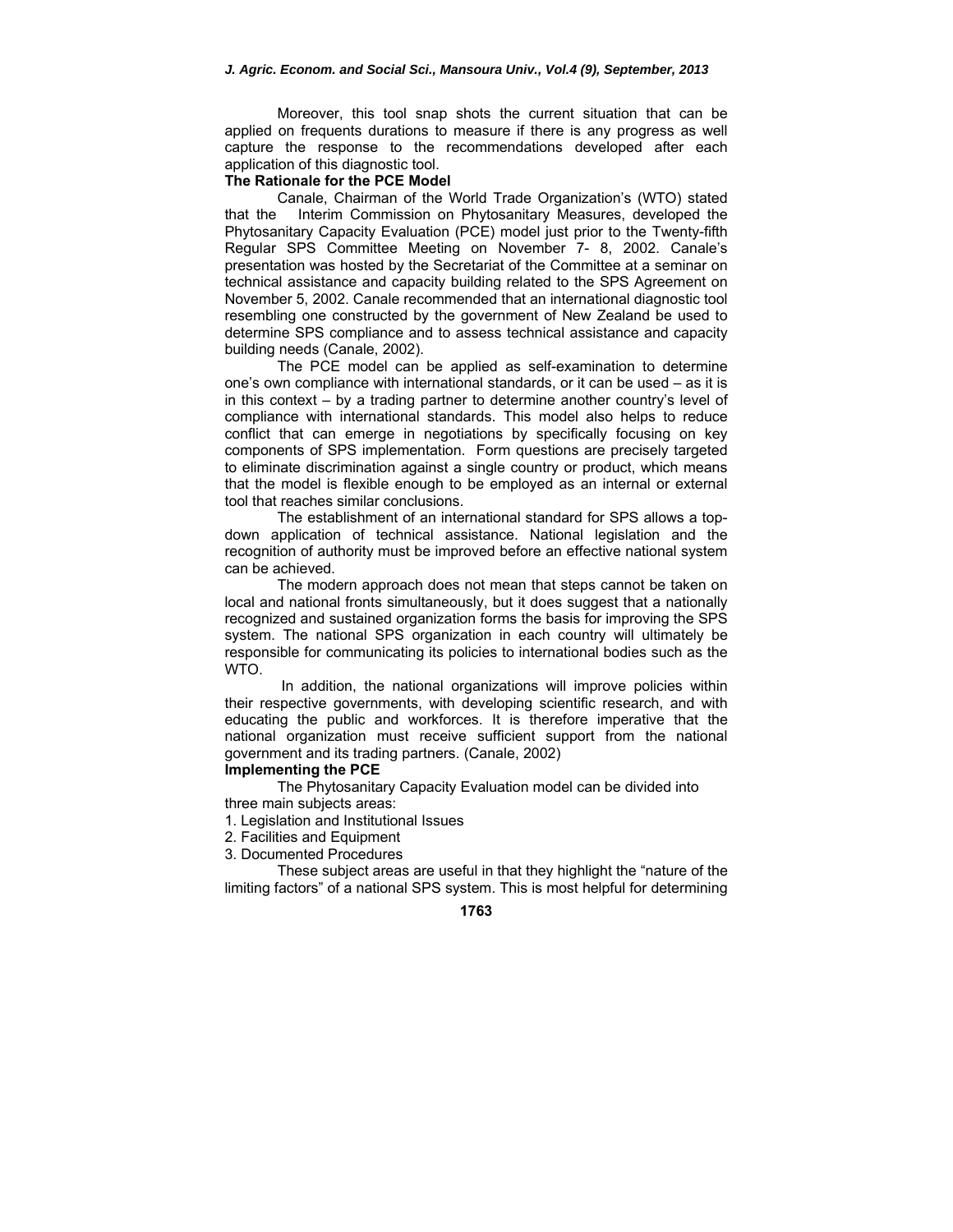## *Nawar, M. H. et al.*

how best to apply technical assistance to help a country improves its own SPS system. Knowing the nature of the system deficiency will help determine whether the assistance should come in the form of:

a) National coordination to help develop an institutionally sustainable organization, or,

b) Technical cooperation directed at improving the education, training,

workforce, and procedures of the organization, or,

c) Investments in facilities and equipment necessary to perform various tasks associated with SPS implementation. (Canale, 2001)

## **Legislative and Institutional Issues**

The form included eighteen questions pertaining to legislative and institutional issues. These questions are targeted to determine the extent of the national organization's statutory authority, and to gain specific knowledge about staffing and personnel capacities. Reponses to these questions reveal whether a national organization is a legitimate, cohesive arm of the national government, whether it has sufficient authority to carry out its statutory duties, and whether the incentive structure for compliance is likely to yield positive action by those under the national organization's jurisdiction.

## **Facilities and Equipment**

The sixteen facilities and equipment questions are intended to evaluate each country's access to the necessary equipment for carrying out SPS functions. The facilities and equipment questions focused specifically on the status of inspection facilities, particularly at points of entry, on laboratory facilities and equipment for various types of testing, and on computer system technology. Access to the items listed in the questionnaire is vital to meeting SPS requirements. Knowing what each country does and does not have access to allows for technical assistance to be applied more efficiently.

## **Documented Procedures**

The third section of the questionnaire contained 24 questions about the documented procedures. These questions targeted the national organization's performance in executing the functions necessary to fulfill international SPS obligations. Responses to these questions reveal what duties have been and are being performed by the national organization in compliance with the SPS standards. The questions also target recordkeeping and correspondence practices.

#### **Degree of compliance**

This was measured through calculating the frequencies of the responses to the form questions. The categories were used as separate variables and each set of questions represented the different cases of each variable. The form used closed ended "Yes or No" questions were positive responses reflected the compliance and the negative questions measured the current gaps.

## **RESULTS AND DISCUSSION**

This section examines the extent of Phytosanitary system compliance to the international standards and provision in light of the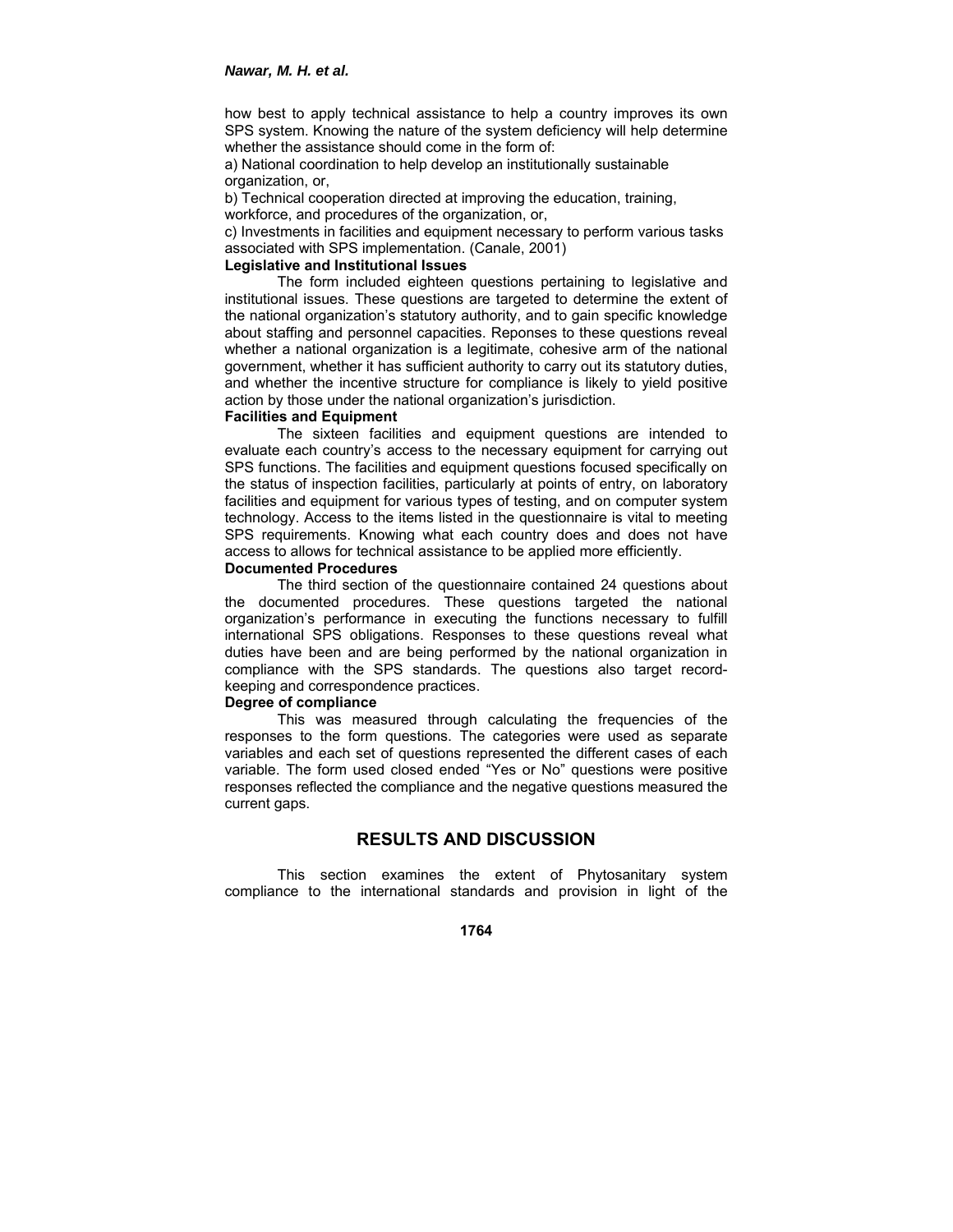responds to the form. The responds are categorized to describe compliance in terms of legislation and institutional issues, facilities and equipment and documented procedures.

#### **Degree of compliance**

The frequencies was determined through each set of questions represented the different categories of each variable. The form used closed ended "Yes or No" questions where positive responses reflected the compliance and the negative questions measured the current gaps. The table below shows the degree of compliance of each variable to international standards.

| Component                                    | Percentage of<br>compliance | Percentage of non-<br>compliance |
|----------------------------------------------|-----------------------------|----------------------------------|
| Legislation & Institutional<br><b>Issues</b> | 38.1                        | 61.9                             |
| . Facilities & Equipment                     | 25                          | 75                               |
| . Documented Procedures                      | 72 7                        | 27.3                             |
| Courses the contrad form                     |                             |                                  |

| Table (1) the degree of compliance to international standards |
|---------------------------------------------------------------|
|---------------------------------------------------------------|

**Source: the applied form** 

According to the previous table there is clear gap in the legislative and institutional framework of the plant health organization where the compliance according to the responses was 38%, as for the structure reflected in the facilities were in compliance with only 18%. The documented procedure in contrary was 72% in compliance with the international standards.

Every category reflects different issue which reveals the topics related to the phytosanitary system in Egypt. The following table describes the contribution of the different component of the category especially for the first and second categories were the degree of non- compliance was 61 and 85%. It was essential to further discuss the non-compliance in order to pin point the areas of gaps.

| Component                         | <b>Description of component</b>     | Percentage of non-<br>compliance |      |
|-----------------------------------|-------------------------------------|----------------------------------|------|
|                                   | Legal framework                     | 19                               | 61.9 |
| Legislation                       | Organizational Responsibilities     | 14.3                             |      |
| <b>Institutional Issues</b>       | Human resources                     | 28.6                             |      |
|                                   | Availability of laboratories        | 12.5                             | 75   |
|                                   | Availability of specialized         | 43.8                             |      |
| <b>Facilities &amp; Equipment</b> | equipment                           |                                  |      |
|                                   | Availability<br>Analysis<br>of Risk | 18.7                             |      |
|                                   | Software - Pest records             |                                  |      |

**Table (2) the components of the assessment** 

**Source: the applied form**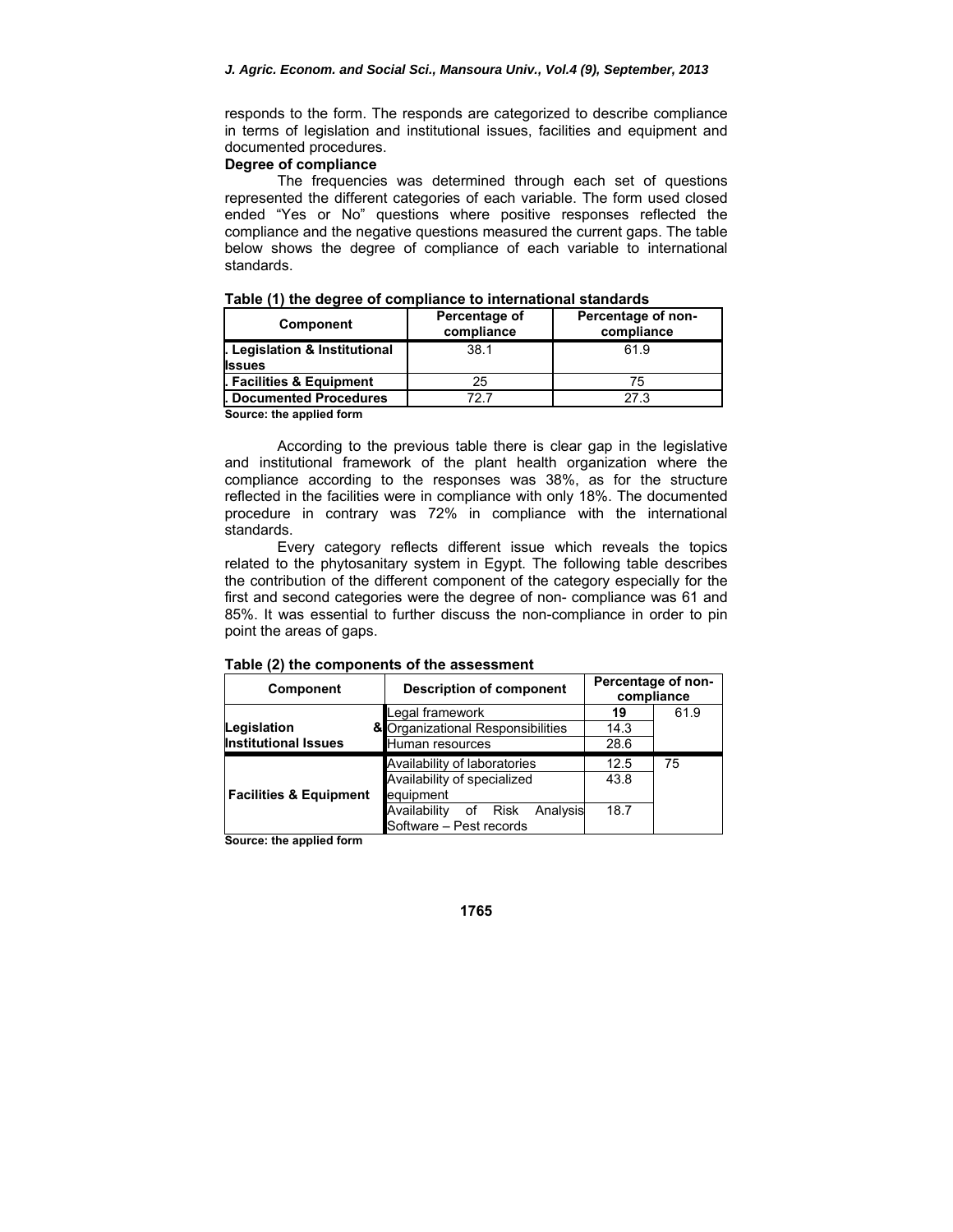## **Legislation and Institutional Issues**

The legislation regulating the phytosanitary activities Egypt does not designate a single authority to undertake the responsibilities of phytosanitary control system. Specific responsibilities are assigned to the Egyptian plant quarantine but the rest of the responsibilities are delegated to a number of research institutes and organization. The legislation doesn't comply with the SPS agreement, as well it doesn't legally state the technical activities that any phytosanitary institution is obliged to implement within the scope of its role such as; Pest Risk Analysis "PRA" surveillance, establishing of pest free areas and control of internal movement of plants and plant products. The responses also indicated that lack of trained specialist on staff for pest diagnostics, technical laboratory support staff as well insufficient laboratory managers and insufficient number of employees for inspection services.

Although the legislation doesn't state the above mentioned technical commitments but the central administration of plant quarantine has a phytosaintary team but they are not legally stated in the legislation neither in the institutional structure. The central administration organize trainings to the staff especially inspectors at borders and ports but not systematically. Pest risk analysis is conducted on official basis but not legal. On institutional level there are no statements of vision, missions or strategic planning. The work of the plant quarantine is not based on annual work plan. Moreover, the plant quarantine doesn't conduct needs assessment in terms of human resource, training or financial. The financial needs – expenditures - that is requested annually from the ministry of finance is template that is resend every year regardless the real needs of the organization.

## **Facilities and Equipment**

The respondents indicated an insufficient number of laboratories capable of diagnosis in mycology, nematology, entomology, and weed science. Respondents noted that Egyptian authorities do not have sufficient hardware and software capable of running risk analysis programs. The national organization also does not have access to relevant books, journals, and CD-ROMs. Furthermore, there is a lack in air filtered and temperature controlled containment facilities, advanced virology equipment and insectproof rooms for inspection. Moreover, there is an inadequate record kept for each phytosanitary certificate issued.

#### **Documented Procedures**

The responses indicated that there are documented procedures for the identification of nematodes, arthropod pests, fungi and bacteria, viruses and virus like organisms but they are available at the research and pest control institute not through a consolidate organization. There are no regular official forms for crops that are grown for exports and although random pest forms are undertaken through pest control institute there is national database for the surveillance records. Moreover, there is no reliable record-keeping system for tracking pests and diseases nor guidelines for responding to exotic pest introduction that are consistent with international standards.

There are documented procedures and work instructions covering all the key aspects of the certification system. Furthermore, records are kept appropriately for each phytosanitary certificates.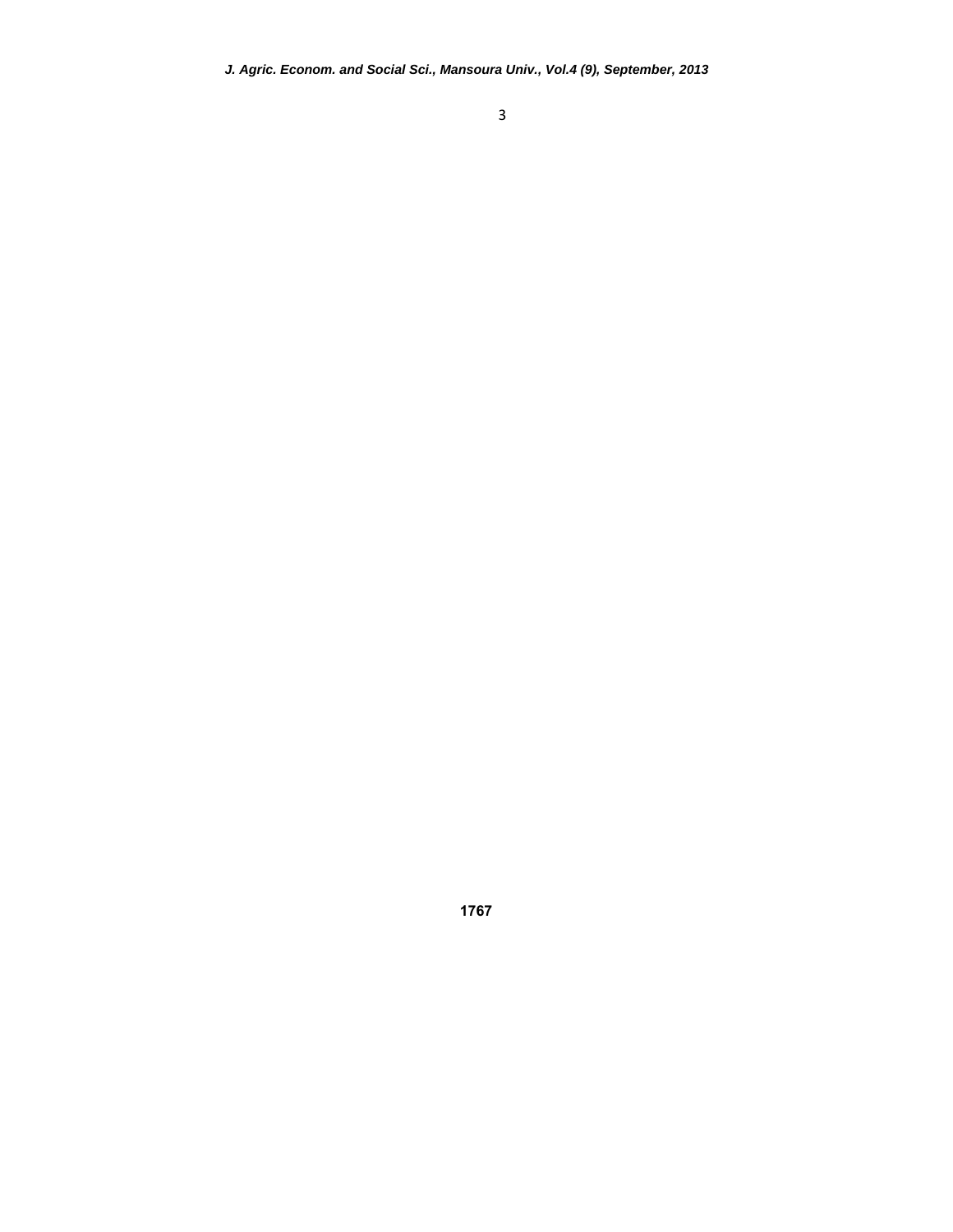# **CONCLUSION AND RECOMMENDATIONS**

- The study highlighted the needs of the phytosaintary system in Egypt reflected in the gaps identified. Compliance with the international standards is an obligation as Egypt is a member of World trade organization as well as the FAO which oblige the compliance with standards and provisions of these organization. The study also emphasized that there are areas in which the international obligations are fully in compliance. The respondents as well were clearly aware of the international standards and obligation. For a comprehensive system of phytosaintary compliance legislations should comprise the technical international obligation. Consequently current staff should be trained and qualified staff may be hired to adequately apply the procedures required. As well infrastructure, laboratories and facilities should be Establishing legal framework mandating an authority for the responsibility of National Plant Protection Organization as stated in the IPPC
- Reviewing and Updating or the current plant quarantine legislation to include the scope of the NPPO as stated in the international standards
- Assigning a formal team for undertaking phytosaintary issues and change the structure of the phytosanitary system to include them officially.
- The legislation should state clearly the legal obligation of undertaking technical stated provisions of the SPS Agreement and the International Standards for Phytosanitary measures.
- Increasing inspection staff, managers, and trained specialists for pest diagnosis.
- Strengthening laboratories capable of diagnosis in mycology, nematology, entomology, advanced virology, and weed science by providing access to basic equipment.
- Using training and employment programs to increase the pool of qualified individuals to staff existing facilities and to operate existing equipment.
- Hardware and software for risk analysis should be provided.
- Providing air filtered and temperature controlled containment facilities and inspection facilities at points of entry.
- Establishing an adequate exotic pest response system enhanced, upgraded and established

## **Actions that should be considered to overcome the gaps identified:**

## **REFERENCES**

- Douglas Newkirk, Irving Williamson (2006)Assessment of Egypt's Compliance with the WTO Agreements on Technical Barriers to Trade the Application of Sanitary and Phytosanitary Measures
- John F. Landos, Sahar Tohamy (2004) a Joint Project of the Ministry of Foreign Trade and Industry and USAID, Technical Report
- Risk Assessment and Science-Based Measures in the WTO Agreement on Sanitary and Phytosanitary Measures
- Henson, Saqib and Rajasenan, 2004; Impact of Sanitary Measures on Exports of Fishery Products from India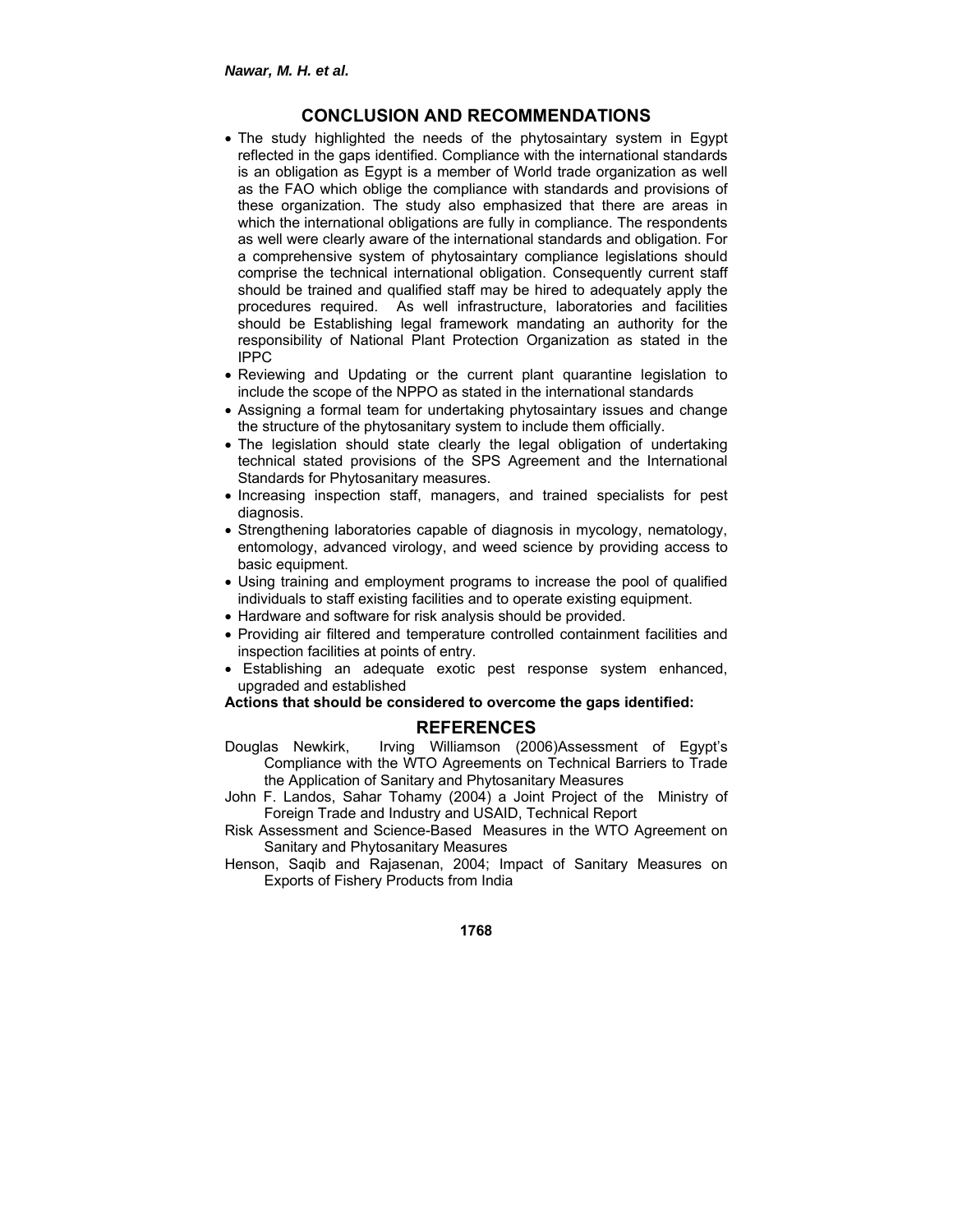Henson and Loader, 2001; Overview of existing analytical work on the impacts of private standards on trade

Oyejide, et.al, 2000; Hooker, 1999; Unnevehr, 1999

Andrea Hanson, 2011 Organizational Research and Analysis, Published report World Trade Organization (WTO). 1995. WTO Agreement on the Application of Sanitary and Phytosanitary Measures (SPS Agreement) http://www.wto.org/english/tratop\_e/sps\_e/spsagr\_e.htm

World Trade Organization (WTO). 2001. "Agricultural Trade Fact Sheet: The International Plant Protection Convention (IPPC)." November 9-14.

http://www.fao.org/DOCREP/003/X6730E/X6730E09.HTM (April 28, 2003).

World Trade Organization (WTO). n.d. "Goods: Rules on New Transatlantic Marketplace(NTMs)"

http://www.wto.org/english/thewto\_e/whatis\_e/eol/e/wto03/wto3\_1.htm# note6 (May 1, 2003)

World Trade Organization (WTO). 1998. "Understanding the WTO Agreement on Sanitary and Phytosanitary Measures."

http://www.wto.org/english/tratop\_e/sps\_e/spsund\_e.htm (May 1, 2003).

World Trade Organization (WTO). 2003. "World Trade Organization." http://www.wto.org (April 28, 2003).

Zoellick, Robert. 2002. "Unleashing the Trade Winds." *The Economist*, 7 December, 26-29.

**تقييم نظام الصحة النباتية في مصر** 

# **محمد حلمى نوار\* ، عزه تھامى البندارى\* و شذى رشدى عمر**\*\* **\* قسم االجتماع الريفي واإلرشاد الزراعي - كلية الزراعة - جامعة القاھرة \*\* قسم االجتماع الريفي واإلرشاد الزراعي - كلية الزراعة - جامعة القاھرة**

استھدفت الدراسة تقييم مدى امتثال منظمة الصحة النباتية المصرية إلى المعايير الدولية من حيث السياق المؤسسي، اإلطار تشريعي، الھيكلة واإلجراءات والوثائقية. يسھم التقييم في وصف الحالة الراھنة، وتحديد الفجوات الموجودة في المنظمة القائمة على التحكم بالتظم الصحة النباتية وتقديم توصيات للتغلب على الفجوات التي يتم تحديدھا.

يسھم تحديد الفجوات على المساعدة في تحسين نظام الصحة النباتية من خالل تحسين السلوك المنظمي ذات الصلة. ونظرا ألھمية االمتثال للمعايير الدولية وخصوصا في ساحة التجارة الزراعية فإن ھذه الدراسة تشكل أھمية في فھم األطر التي تتطلب تطوير في منظمة الصحة النباتية لتوائم النظم العالمية. و يعمل االمتثال من قبل منظمة الصحة النباتية للمعايير الدولية على زيادة فرص الوصول إلى أسواق جديدة والحفاظ على تدفق التجارة الحالية، وھذا بالتالي يحافظ على زيادة الدخل القومي و يخلق توازن بين الواردات و الصادرات.

البلدان التى تفتقر إلى تطبيق المعايير الدولية بالطرق المالئمة قد ال تكون قادرة على التجارة بشكل كامل مع دول العالم، مما يؤثر بالتالي على الدخل القومي ومن ثم االقتصاد. و من الجدير بالذكرانه في حالة القصور في تطبيق اإلجراءات المناسبة للواردات يسبب دخول اآلفات الحجرية التي يمكن أن تسبب تدمير للنباتات و الزراعة و تؤثر سلبا على اإلنتاج الزراعي و من ثم الصادرات الزراعية.

واستخدمت الدراسة نموذج متبنى لتقييم قدرات الصحة النباتية (PCE (المعتمد من منظمة األغذية و الزراعة لقياس مستوى االمتثال للمعايير الدولية في نظام الصحة النباتية المصرية.

وأظھرت الدراسة أن ھناك فجوة واضحة في اإلطار التشريعي والمؤسسي لمنظمة الصحة النباتية حيث كان الامتثال وفقا للإستجابات ٣٨٪، أما بالنسبة للهيكل من حيث التقنيات الفنية، المرافق و المعدات كانت نسبة الامتثال 25٪ فقط. وعلى العكس كانت نسبة اإلجراءات التوثيقية لإلمتثال للمعايير الدولية .٪٧٢

**قام بتحكيم البحث** 

**<sup>أ</sup>.<sup>د</sup> / سوزان محمد محيى الدين نصرت كلية الزراعة – جامعة القاھره <sup>أ</sup>.<sup>د</sup> / محمد السيد االمام كلية الزراعة – جامعة المنصورة**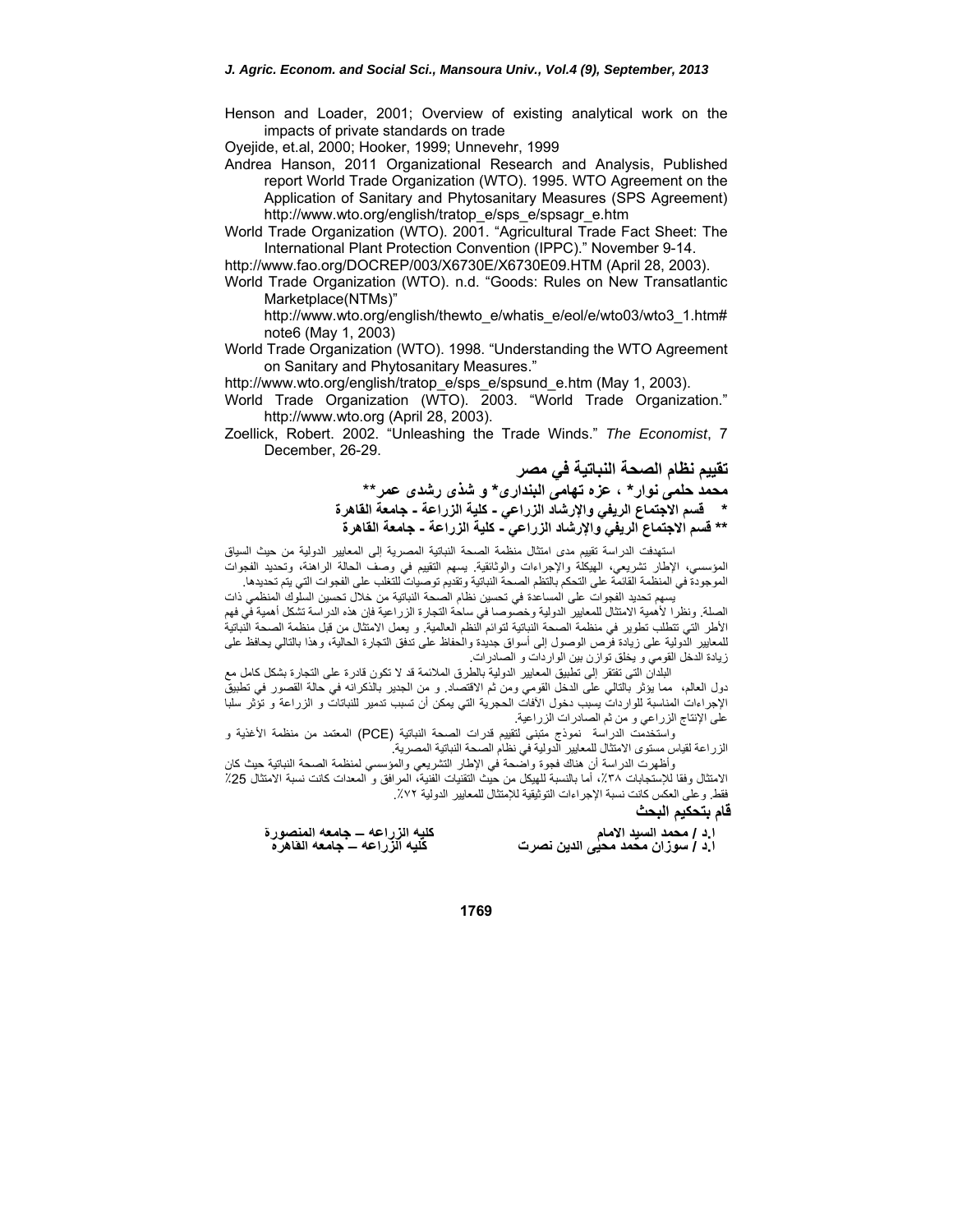*Nawar, M. H. et al.*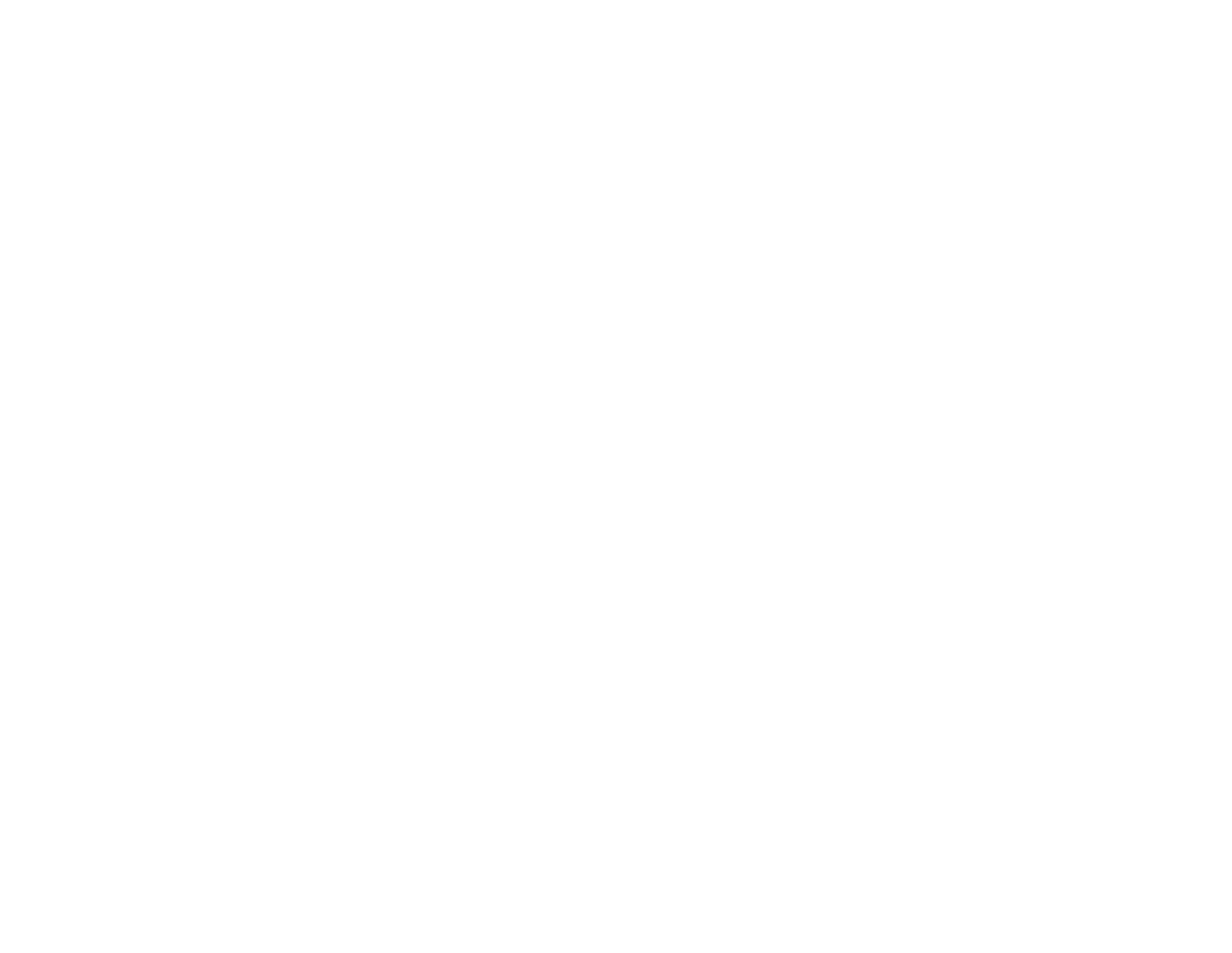|  | Table (3): Matrix for the capacity needs identified for Egyptian Phytosanitary System |  |
|--|---------------------------------------------------------------------------------------|--|
|  |                                                                                       |  |

|                                                                                                                                                                                                                                | Legislation<br><b>Facilities and equipment</b><br>Documents and procedures                                                                                                              |
|--------------------------------------------------------------------------------------------------------------------------------------------------------------------------------------------------------------------------------|-----------------------------------------------------------------------------------------------------------------------------------------------------------------------------------------|
| <b>Risk analysis</b>                                                                                                                                                                                                           | The legislation does not oblige the As the legislation doesn't state this Pest Risk Analysis is conducted                                                                               |
|                                                                                                                                                                                                                                | plant quarantine to base the plantcomponent there are no facilitiesinformally through the plant quarantine                                                                              |
|                                                                                                                                                                                                                                | health decision on Pest Risk Analysis available to conduct Pest Risk analysis phytosanitary unit in coordination with                                                                   |
|                                                                                                                                                                                                                                | Research institutes                                                                                                                                                                     |
| <b>Surveillance</b>                                                                                                                                                                                                            | There are no legal statements in theNon – adequate Facilities are availableCrops grown for export are not officially                                                                    |
|                                                                                                                                                                                                                                | plant quarantine legislation that theat the research institute undertakingformed on regular basis, targeted forms                                                                       |
|                                                                                                                                                                                                                                | reasonability of the plant quarantine torandom surveillance<br>are not done when the pest occurrence                                                                                    |
|                                                                                                                                                                                                                                | conduct pest surveillance, neither the<br>is expected to be highest;<br>international procedures                                                                                        |
| <b>Certification</b>                                                                                                                                                                                                           | Certification integrity is not covered in Facilities are not available for the Adequate records are not kept of each                                                                    |
|                                                                                                                                                                                                                                | the legislation – procedures for fraudapplication of electronic phytosanitaryphytosanitary certificate issued;                                                                          |
|                                                                                                                                                                                                                                | cases are not covered<br>certification system- poor database and                                                                                                                        |
|                                                                                                                                                                                                                                | record keeping system                                                                                                                                                                   |
| Inspection                                                                                                                                                                                                                     | Does not have a sufficient number ofDoes not have sufficient laboratories and There are manuals for sampling -                                                                          |
|                                                                                                                                                                                                                                | employees for inspection services, inspection equipment.<br>there<br>though<br>reference<br>is<br>no                                                                                    |
|                                                                                                                                                                                                                                | does not have adequate training for<br>laboratories                                                                                                                                     |
|                                                                                                                                                                                                                                | staff involved in inspection                                                                                                                                                            |
| <b>Diagnosis</b>                                                                                                                                                                                                               | Does not have legal statement statingDoes not have sufficient number of Not applicable – due to the absence                                                                             |
|                                                                                                                                                                                                                                | that the diagnosis falls under the laboratories capable of diagnosis, or of the department                                                                                              |
|                                                                                                                                                                                                                                | responsibility of the plant quarantine sufficient air-filtered and temperature                                                                                                          |
|                                                                                                                                                                                                                                | controlled containment facilities                                                                                                                                                       |
| <b>Institutions</b>                                                                                                                                                                                                            | No legal mandate for having aNo sufficient laboratories. There are noThere is no comprehensive document                                                                                 |
|                                                                                                                                                                                                                                | National Plant Protection Organization consolidation in the facilities under thesystem including all the activates that<br>authority of the NPPO<br>should be undertaken by the NPPO as |
|                                                                                                                                                                                                                                | assigned by the international standards                                                                                                                                                 |
| <b>Exotic pest response</b>                                                                                                                                                                                                    | There is no legal text stating the The national communication network is There is no approved set of regulation                                                                         |
|                                                                                                                                                                                                                                | responses to finding exotic pests<br>very poor doesn't facilitate the processes for PRA of exotic pests                                                                                 |
|                                                                                                                                                                                                                                | of reporting                                                                                                                                                                            |
| Correspondent of Corresponding to the corresponding to the corresponding to the corresponding to the corresponding to the corresponding to the corresponding to the corresponding of the corresponding of the corresponding of |                                                                                                                                                                                         |

**Source: applied form**